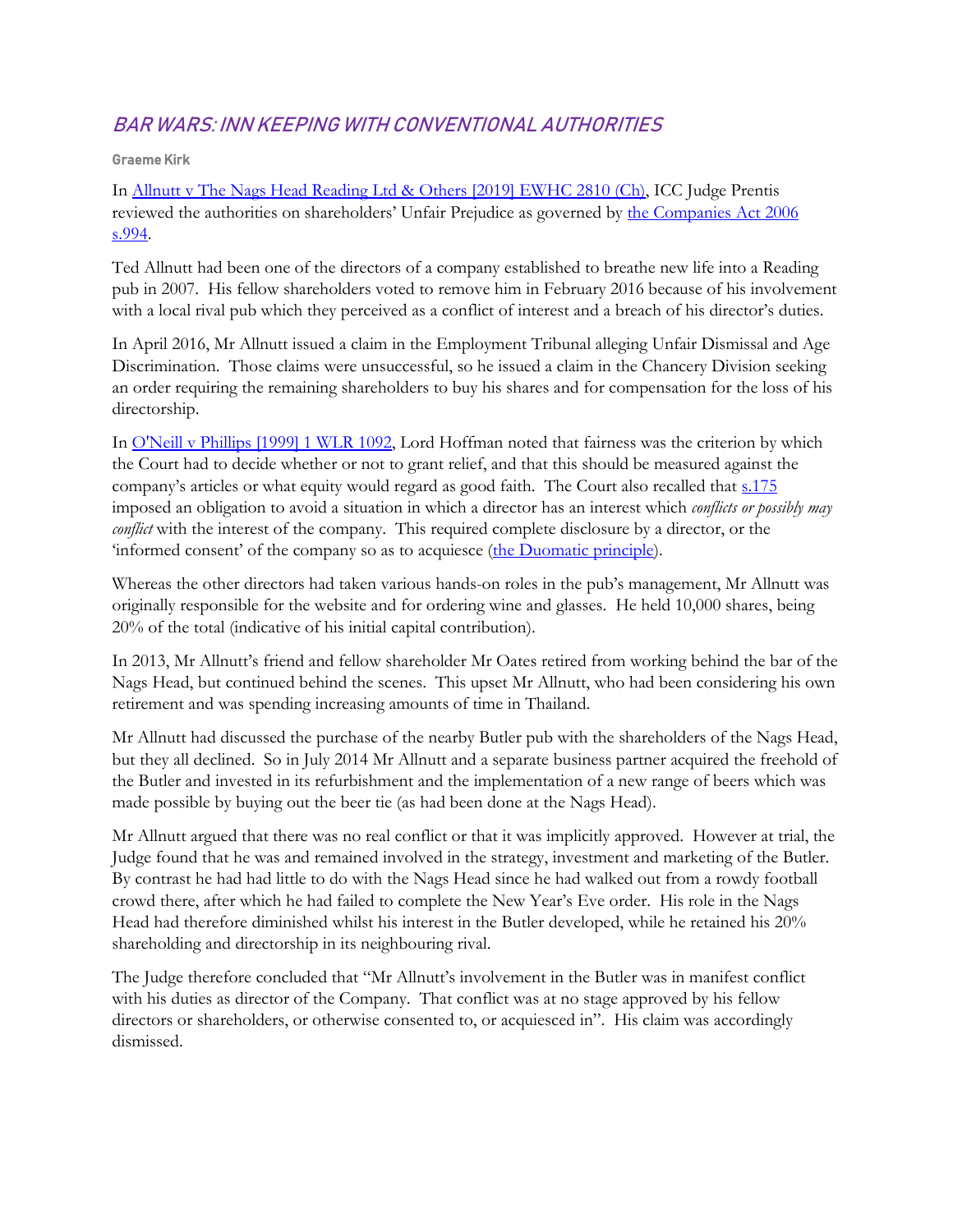# Employment: Gilham v Ministry of Justice [2019] UKSC 44, [2019] 1 WLR 5905

#### Dominic Bright

This appeal considered the status of judicial office holders in the context of statutory protection bestowed upon whistle-blowers.

#### *Issues*

There were three issues:

Whether a judge qualifies as a 'worker' or a 'person in Crown employment' for the purpose of the protection given to whistle-blowers under Part IVA of the ERA 1996;

If not, whether this is discrimination in the enjoyment of the right to freedom of expression under the Convention; and

If so, what is the remedy?

### *Employment*

Judges hold a statutory office. They do not *necessarily* hold office pursuant to any kind of contract, however, they *may* do so under a contract with the person or body for whom they undertake to perform work or services. To decide, it is necessary to look at (at least) three factors.

First, the manner in which the judge was engaged. Secondly, the source and character of the rules governing service. Thirdly, the overall, constitutional context.

The President of the Supreme Court found that:

"Taken together, all of these factors point against the existence of a contractual relationship between a judge and the executive or any member of it. Still less do they suggest a contractual relationship between the judge and the Lord Chief Justice."

It is inferred that a judge is not a 'person in Crown employment' due to the existence of sections 50, 51, and 83(2) and (9) of the Equality Act 2010.

#### *Discrimination*

The four questions when analysing discrimination under the Convention are as follows:

Do the facts fall within the ambit of one of the Convention rights;

Has the applicant been treated less favourably than others in an analogous situation;

Is the reason for that less favourable treatment one of the listed grounds or some 'other status'; and

Is that difference without reasonable justification (in other words, a proportionate means of achieving a legitimate aim)?